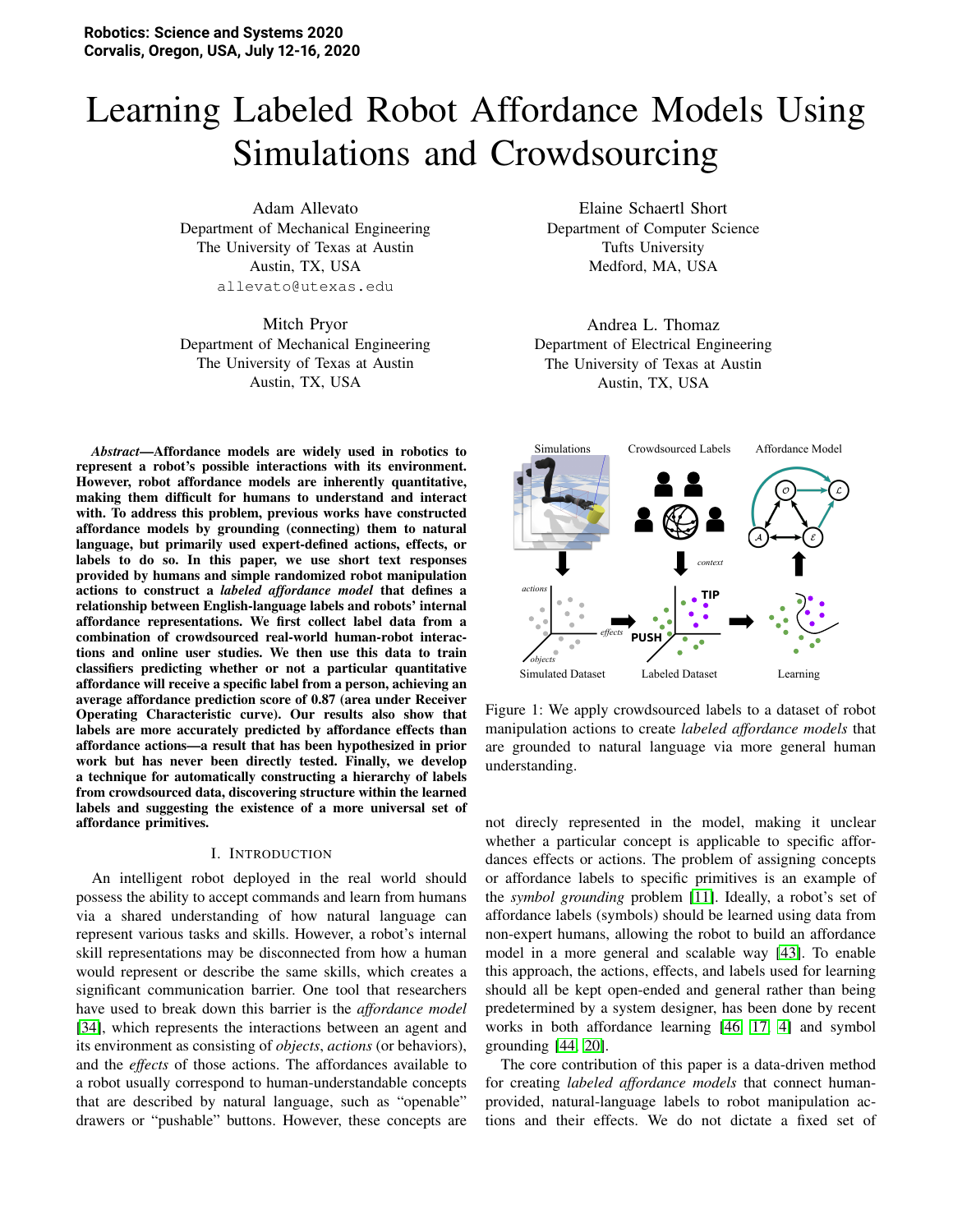complex actions or effect features *a priori*; instead, we use random linear robot motions and measure the rigid body transformation (i.e. change in pose) of the affordance object to reduce the amount of bias instilled by the system designer. Inspired by work from the symbol grounding community, our approach learns from these simple, open-ended primitives along with crowdsourced label data from non-expert users (Fig. [1\)](#page-0-0), directly developing a grounding between humanprovided labels and affordance features.

Our method provides insights into the saliency of different types of affordance data, showing that effects are a much stronger predictor of the affordance label than are robot actions. The affordance labels provided by humans are also applicable across different types of objects, pointing to a common human understanding of rigid body motions. Our collected dataset also allows us to automatically discover equivalence classes and hierarchies within the collected labels, adding additional layers of semantic meaning to the learned affordance model and providing insight into how labels are perceived by humans. These insights pave the way for a more general, data-driven grounding for affordances and robot actions that will lead to more fluent and explainable humanrobot interactions.

# II. RELATED WORK

#### *A. Affordances*

The term *affordance* was originally introduced by Gibson [\[9\]](#page-8-4) to refer to the inherent ways that a creature could perceive to interact with its environment, and based on this definition, a large body of work has studied detecting objects' affordances directly from sensor input [\[26,](#page-9-4) [5,](#page-8-5) [24,](#page-8-6) [27,](#page-9-5) [38,](#page-9-6) [7,](#page-8-7) [35,](#page-9-7) [25,](#page-9-8) [33\]](#page-9-9). Affordances were adapted for robotics research by explicitly modeling them as interactions between objects, actions, and effects [\[34,](#page-9-0) [19\]](#page-8-8). This formulation allows a robot to more easily reason about the consequences of executing affordance actions, and has resulted in a broad set of statistical modeling techniques to learn affordance models. These techniques include Bayesian networks (BayesNets) [\[18,](#page-8-9) [41,](#page-9-10) [39,](#page-9-11) [40,](#page-9-12) [13\]](#page-8-10), graph representations [\[45\]](#page-9-13), Support Vector Machines (SVMs) [\[47,](#page-10-0) [10,](#page-8-11) [48\]](#page-10-1), and conditional random fields [\[17,](#page-8-1) [22\]](#page-8-12). For more examples of affordance research, we refer the reader to recent surveys [\[52,](#page-10-2) [12,](#page-8-13) [21\]](#page-8-14).

In some affordance research (especially foundational works in the field), the robot is limited to a small, fixed set of actions [\[19,](#page-8-8) [18\]](#page-8-9) or a generalized action with only a small number of parameters [\[49\]](#page-10-3). The effect features have more variety, and can consist of a fixed set [\[8\]](#page-8-15), the measured change in visual features [\[18,](#page-8-9) [47,](#page-10-0) [48\]](#page-10-1), or object motion [\[23\]](#page-8-16). Uğur et al. [\[49\]](#page-10-3) and [Allevato et al.](#page-8-17) [\[2\]](#page-8-17) are two works that use more generalized affordance feature spaces for both actions and effects, but both still rely on an expert to assign names to affordances.

## *B. Symbol Grounding for Affordance Models*

Symbol grounding [\[11\]](#page-8-0), which seeks to assign symbols or words to their physical meanings, is a psychology problem that is also well-studied in robotics [\[6,](#page-8-18) [43,](#page-9-1) [30\]](#page-9-14). In this work, we consider the subproblem of grounding natural languages to affordances and manipulation contexts. Several works [\[32,](#page-9-15) [44,](#page-9-3) [10,](#page-8-11) [15,](#page-8-19) [22,](#page-8-12) [37,](#page-9-16) [50,](#page-10-4) [29\]](#page-9-17) focus on the language modeling portion of the symbol grounding problem to connect natural language instructions to a robot's actions or objects in its environment. Another set of works more similar to ours learn "bottom-up" rather than "top-down" affordances in an unsupervised fashion before grounding them to natural language [\[28,](#page-9-18) [38,](#page-9-6) [16\]](#page-8-20).

Yürüten et al. [\[51\]](#page-10-5) and [Krunic et al.](#page-8-9) [\[18\]](#page-8-9) learn a mapping from affordances to labels using visual features and BayesNets. However, they consider small sets of affordance actions chosen beforehand by the system designers and labels provided by expert annotators. [Kalkan et al.](#page-8-21) [\[14\]](#page-8-21) develop a system to ground specific verb labels to affordances and predict the effect label for a new object given the action (from a small fixed set) that will be performed on it. They assert that these verb labels describe only the effects of an affordance, not the action or object, but do not perform any experiments to verify this hypothesis.

#### *C. Crowdsourcing*

Crowdsourcing has been used successfully for notable robot affordance learning studies. [Tellex et al.](#page-9-3) [\[44\]](#page-9-3) use crowdsourced natural language descriptions of simulated robot action sequences to build a grounding graph and enable a robot to follow new instructions. [Sung et al.](#page-9-19) [\[42\]](#page-9-19) crowdsourced multimodal affordance demonstrations using real robot data, enabling a robot to execute affordances on novel objects. These works suggest that the "wisdom of the crowd" can be used to learn generalized groundings and affordances.

# III. EXTENDING THE AFFORDANCE MODEL

This section reviews the concept of an affordance model as it is commonly used in robotics. It then introduces the notion of labels and how they can be used to augment the basic model.

#### *A. Affordances*

The affordance model "define[s] the relation between an agent and its environment through its motor and sensing capabilities" [\[19\]](#page-8-8). Formally, affordances are defined as the relations between the feature spaces of possible objects  $(0)$ , actions  $(A)$ , and effects  $(E)$  (see Fig. [2\)](#page-2-0). A triplet of features drawn from these spaces  $(o, a, e)_i, o \in O, a \in A, e \in \mathcal{E}$ represents a single affordance. This is the same terminology used in [\[19\]](#page-8-8) and [\[2\]](#page-8-17) and we use it throughout the paper. One of the key strengths of the affordance framework is its simple relational structure, which allows knowledge about objects, actions, or effects to be shared across different affordances.

#### *B. Labeled Affordance Models*

The affordance representation is useful for robots to encode knowledge and plan actions, but it is not as directly useful to humans. Actions and effects, in particular, are almost always stored as software-friendly representations, such as a list of continuously-valued robot joint positions or visual features. These numbers will hold little to no semantic meaning for a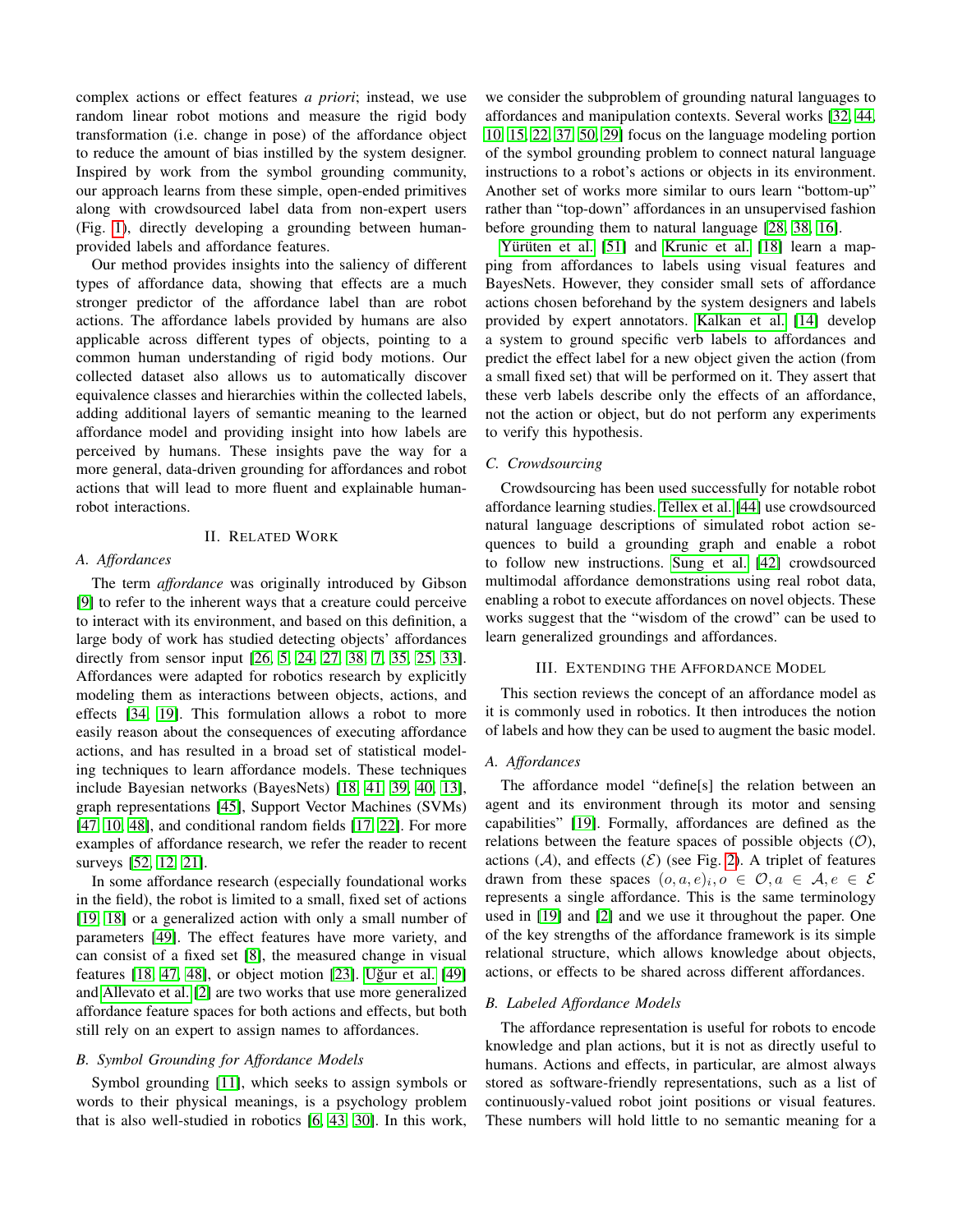<span id="page-2-0"></span>

Figure 2: (a): Lopes's original affordance representation [\[19\]](#page-8-8) of objects  $(0)$ , actions  $(A)$ , and effects  $(\mathcal{E})$ . (b) our representation of the model in this study, including humanunderstandable Labels  $(L)$  that describe the affordance.

human attempting to understand the model or interact with a robot that is using the model.

We posit that the set of words that carry strong semantic meaning for humans is relatively constant for many objects. *Tip*, *flip*, *slide*, and *turn* describe rigid-body transformations, although it is not immediately clear how concise these labels are (i.e. *move* vs *knock over*). These labels correspond to unknown volumes in affordance feature space, spaces which may overlap.

We formally introduce *affordance labels* as a fourth feature space,  $\ell \in \mathcal{L}$ , using a definition similar to [\[2\]](#page-8-17) and [\[18\]](#page-8-9): a short, descriptive natural-language phrase that is associated with at least one affordance. The use of quantitative object, action, and effect spaces allows simple mathematical analysis and comparison, while the qualitative labels provide a framework for human understanding and natural language grounding.

A *labeling function*, f, determines the applicability of an affordance label to a specific affordance,  $f : \mathcal{O} \times \mathcal{A} \times \mathcal{E} \times \mathcal{L} \rightarrow$ R. This can be used to estimate the probability that a particular label will apply to an affordance, or different labels can be compared to develop a single label  $\ell_{best}$  that is likely to be the best for a given affordance:

$$
f(o, a, e, \ell) = P(\ell \mid o, a, e)
$$
 (1)

<span id="page-2-1"></span>
$$
\ell_{best}(o, a, e) = \underset{\mathcal{L}}{\arg \max} P(\ell \mid o, a, e) \tag{2}
$$

<span id="page-2-2"></span>In this work, we test the predictive power of both actions and effects for determining the human-provided label. However, because we are seeking to learn object-independent affordances, we omit o's direct effect on the outcome of the probabilistic model and thereby marginalize over object class. Eqs. [\(1\)](#page-2-1) and [\(2\)](#page-2-2) then become:

$$
f(o, a, e, \ell) = P(\ell \mid a, e)
$$
\n(3)

$$
\ell_{best}(o, a, e) = \underset{\mathcal{L}}{\arg\max} P(\ell \mid a, e)
$$
 (4)

When creating a model of affordance labels from freeform crowdsourced data we are faced with the issue that the label

<span id="page-2-5"></span>

| <b>Algorithm 1</b> Labeled affordance datasets in two steps. |                                                              |                                   |  |  |
|--------------------------------------------------------------|--------------------------------------------------------------|-----------------------------------|--|--|
|                                                              | 1: <b>function</b> $SAMPLE(O, A, N)$                         | $\triangleright$ Section III-C    |  |  |
| 2:                                                           | $\mathcal{D} \leftarrow \emptyset$                           |                                   |  |  |
| 3:                                                           | for all $o \in \mathcal{O}$ do                               |                                   |  |  |
| 4:                                                           | for $i = 1$ to N do                                          |                                   |  |  |
| 5:                                                           | $a_i \sim U(V \subset \mathcal{A})$                          |                                   |  |  |
| 6:                                                           | $\mathcal{D}_i \leftarrow (o, a_i, \text{SIMULATE}(o, a_i))$ |                                   |  |  |
| 7:                                                           | return $\mathcal D$                                          |                                   |  |  |
|                                                              | 8: <b>function</b> SURVEY( $D$ , $M$ )                       | $\triangleright$ Section III-D    |  |  |
| 9:                                                           | for $d = (o, a, e) \in \mathcal{D}$ do                       |                                   |  |  |
| 10:                                                          | SETUPSIMULATION (o)                                          |                                   |  |  |
| 11:                                                          | PERFORMACTION $(a)$                                          |                                   |  |  |
| 12:                                                          | $\ell, \ell^* \leftarrow \text{COLLECTLABEL}()$              | $\triangleright$ User input       |  |  |
| 13:                                                          | $d \leftarrow (o, a, e, \ell, \ell^*)$                       | $\triangleright$ Update datapoint |  |  |

data from humans can be noisy because of differences in perception, vocabulary, and the ambiguity of natural language. In practice, we resolve this issue by selecting a subset of the most commonly-used affordance labels from our dataset.

# <span id="page-2-3"></span>*C. Collecting Affordance Data*

Our procedure for data collection is shown in Algorithm [1.](#page-2-5) The first step is sampling to create the dataset  $\mathcal{D} = (o, a, e, \ell)_n, n = 1...N$  tuples. This requires choosing  $O, A$ , and  $E$  such that the resulting data is useful for learning and executing affordances.

Even once the feature spaces are chosen, it is not immediately clear how to generate affordance samples that provide informative training data. As the number of exploration dimensions grows, we face an exponential increase in the sampling space. Prior work in affordances has used a grid search over the action space to find self-exploration actions, used human demonstrations to guide exploration in the action space, or selected from a pre-determined set of actions. However, grid search or a fixed set of actions could impose unwanted structure on the data, potentially leading to lower-accuracy models that do not exhibit all types of effects. Therefore, we sample actions from a uniform random distribution over the action space. A fully random sampling approach avoids instilling biases about which affordances are "interesting," providing a more general set of data to measure human perception of affordances.

We also must take into account the workspace of our manipulator. Therefore, we select a working volume from our action space,  $V \in \mathcal{A}$ , and uniformly sample actions  $a_1, a_2, ... a_N \sim U(V)$ . Each action is performed on all objects  $o_1, o_2, ... o_M \in \mathcal{O}$  in a series of episodes, where each episode includes one action on a single object. After each episode, we store the resulting effect, completing the object-action-effect triplet  $(o, a, e)_i$ .

#### <span id="page-2-4"></span>*D. Labeling the Model*

The next step is to complete the dataset by collecting information from a human labeler (the "Survey" step in Algorithm [1\)](#page-2-5). We select an affordance from  $D$ , display the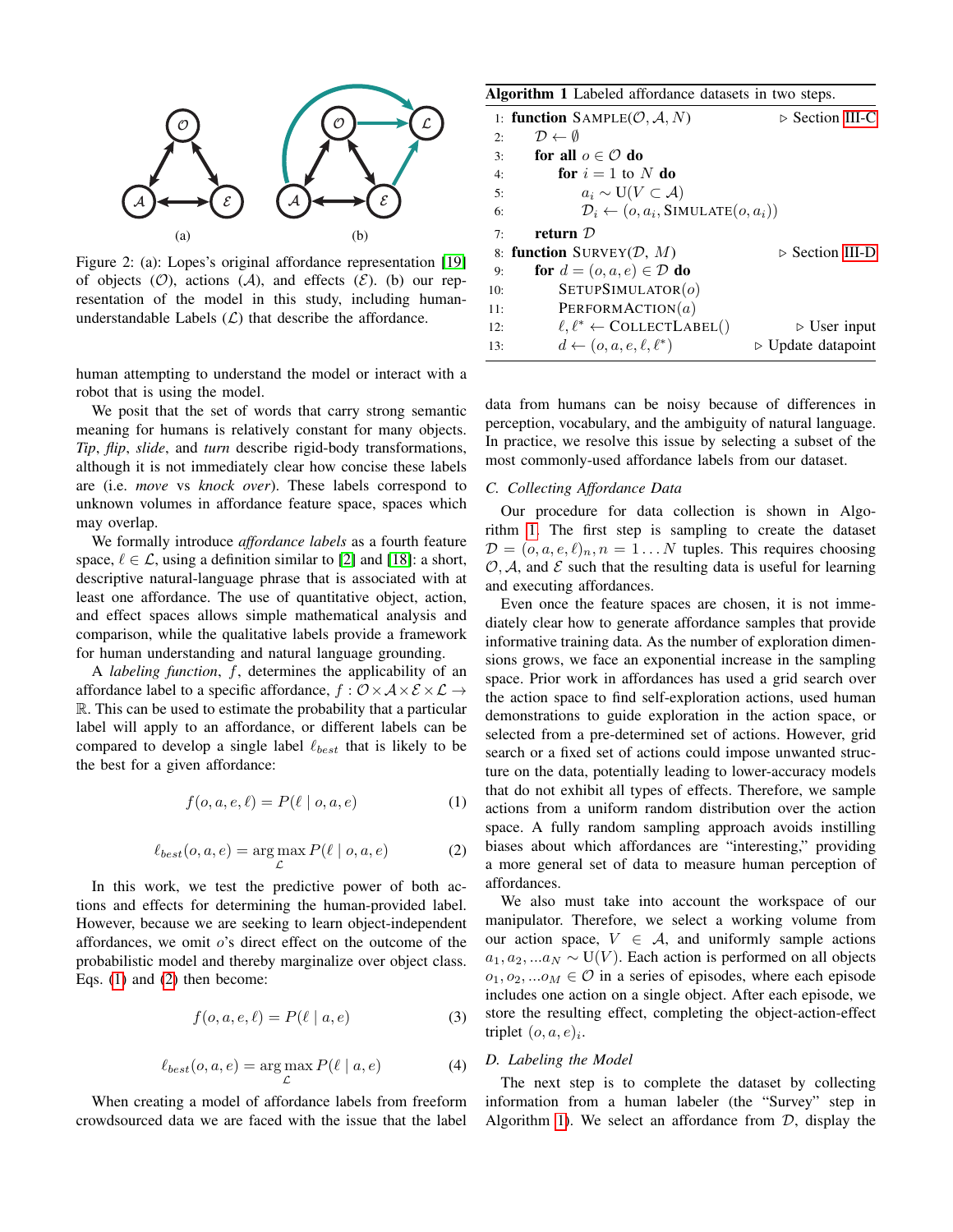affordance to a human survey respondent, and ask them to provide the single labels. Since the mapping from effects to labels is not necessarily one-to-one, we request the set of all labels that are appropriate and store it as the set  $\mathcal{L}_a$ . We also request the single "best" or most appropriate label, which is added to the affordance tuple as  $\ell^*$ .

Once we have collected label information, we train classifiers to predict affordance labels. These labels and their associated classifiers define the labeling function, and therefore can perform label prediction. We also note that by inverting the labeling function, the model could also be used for *action selection*, finding an action to perform given an input object and target label.

As discussed above, the final dataset  $D$  may include too many unique labels for effective learning, so it is helpful to collapse the possibilities into a small subset of the most popular provided labels, which we denote by  $\mathcal{L}'$ . Using a discrete-valued label space allows us to learn both a single multiclass label classifier over actions or effects, as well as one-class binary classifiers for each label individually. This simplifies the natural language processing problem but maintains a data-driven approach to develop a set of labels, instead of relying on experts.

#### <span id="page-3-2"></span>*E. Uncovering Label Relations*

The labeled affordance models created by our approach can be used for supervised learning, but we also wish to understand the physical meaning of different affordance labels to uncover semantic links between them, which we propose can be done in an unsupervised fashion. Many of the terms we are interested in, such as *push*, have multiple meanings in English, and we are only interested in meanings related to manipulation. Therefore, lexical relationships from traditional databases such as GloVe [\[31\]](#page-9-20) or ConceptNet [\[36\]](#page-9-21) do not make sense for this task.

We propose an approach to constructing *ad hoc* relationships within a set of labels. Taking each pairwise combination of valid labels  $(\ell_a, \ell_b), \ell_a \neq \ell_b$ , we calculate the probability of one label conditioned on the other (conditional probability or CP), over the discrete dataset using Eq. [\(5\)](#page-3-0) ( $\cap$  and  $\land$  are logical AND and OR, respectively; recall that  $\mathcal{L}_a$  is the set of all valid labels for a given datapoint).

<span id="page-3-0"></span>
$$
CP(\ell_a, \ell_b) = \frac{p(\ell_a \cap \ell_b)}{p(\ell_b)} \approx \frac{\sum\limits_{o, a, e, \mathcal{L}_a, \ell^* \in \mathcal{D}} \mathbf{1}(\ell_a \in \mathcal{L}_a \land \ell_b \in \mathcal{L}_a)}{\sum\limits_{o, a, e, \mathcal{L}_a, \ell^* \in \mathcal{D}} \mathbf{1}(\ell_b \in \mathcal{L}')} \tag{5}
$$

The CP scores can be used to generate a *label hierarchy*, connecting labels via equality and parent-child relationships. To do this, we select a threshold  $t \in [0, 1]$  and apply the following rules to determine the relationship between the labels:

$$
\begin{cases} \ell_a \equiv \ell_b & \text{CP}(\ell_a, \ell_b) > t, \text{CP}(\ell_b, \ell_a) > t \\ \ell_b = \text{child}(\ell_a) & \text{CP}(\ell_a, \ell_b) > t, \text{CP}(\ell_b, \ell_a) \le t \\ \ell_a \neq \ell_b & \text{otherwise} \end{cases}
$$

<span id="page-3-1"></span>

Figure 3: simplified 3D mesh models (see Section [IV-C1\)](#page-4-0) of the 9 YCB objects used for collecting affordance data. From left to right and top to bottom, the objects' YCB identifiers are: *mustard bottle, master chef can, bleach cleanser, tomato soup can, sugar box, pitcher base, baseball, mini soccer ball*, and *mug*. Color is for illustration purposes only.

These rules can generate more fine-grained or broader label hierarchies depending on the chosen threshold  $t$ .

## IV. EXPERIMENTAL SETUP

To validate our approach we conducted two user studies, collecting datasets of labeled affordance models using in-thewild interaction with humans and online crowdsourcing of simulated videos.

# *A. Objects, Actions, and Effects*

To build a dataset as described in Section [III-C,](#page-2-3) we selected general feature spaces for objects, actions, and effects. A 9 object subset (Fig. [3\)](#page-3-1) was selected from the standardized YCB dataset presented in [\[3\]](#page-8-22).

We sampled each action as a straight-line motion in Cartesian space where the orientation of the end effector is held constant.These motions were parameterized by the starting and ending  $(x, y, z)$  position of the end effector in a reference frame centered on the object being explored. This resulted in a 6-dimensional action parameterization:  $a_i$  =  $(x_0, y_0, z_0, x_f, y_f, z_f) \in \mathcal{A}$ . We define the sampling volume  $V \in \mathcal{A}$  by cubic regions of size  $\alpha_x \times \alpha_y \times \alpha_z$ , with the start state region centered on  $(-0.05m, 0, \alpha_z/2)$  and the end state region centered on  $(0.05m, 0, \alpha_z/2)$ . This choice of start and end volumes ensures that the robot will not begin touching the object, but will often touch the object by the end of the action. We also let  $\alpha_x = \alpha_y = \alpha_z = 0.2$ m, dictated by the workspace of the robot arm. As discussed above, actions were sampled randomly from this space to avoid further biasing the actions to work better for specific objects in the dataset.

Effects  $\mathcal E$  encode  $SE(3)$  transformations, representing the change in position and rotation of the object's centroid relative to its starting position as a translation  $(\Delta x, \Delta y, \Delta z)$  and a quaternion  $(q_x, q_y, q_z, q_w)$ . This 7-dimensional effect space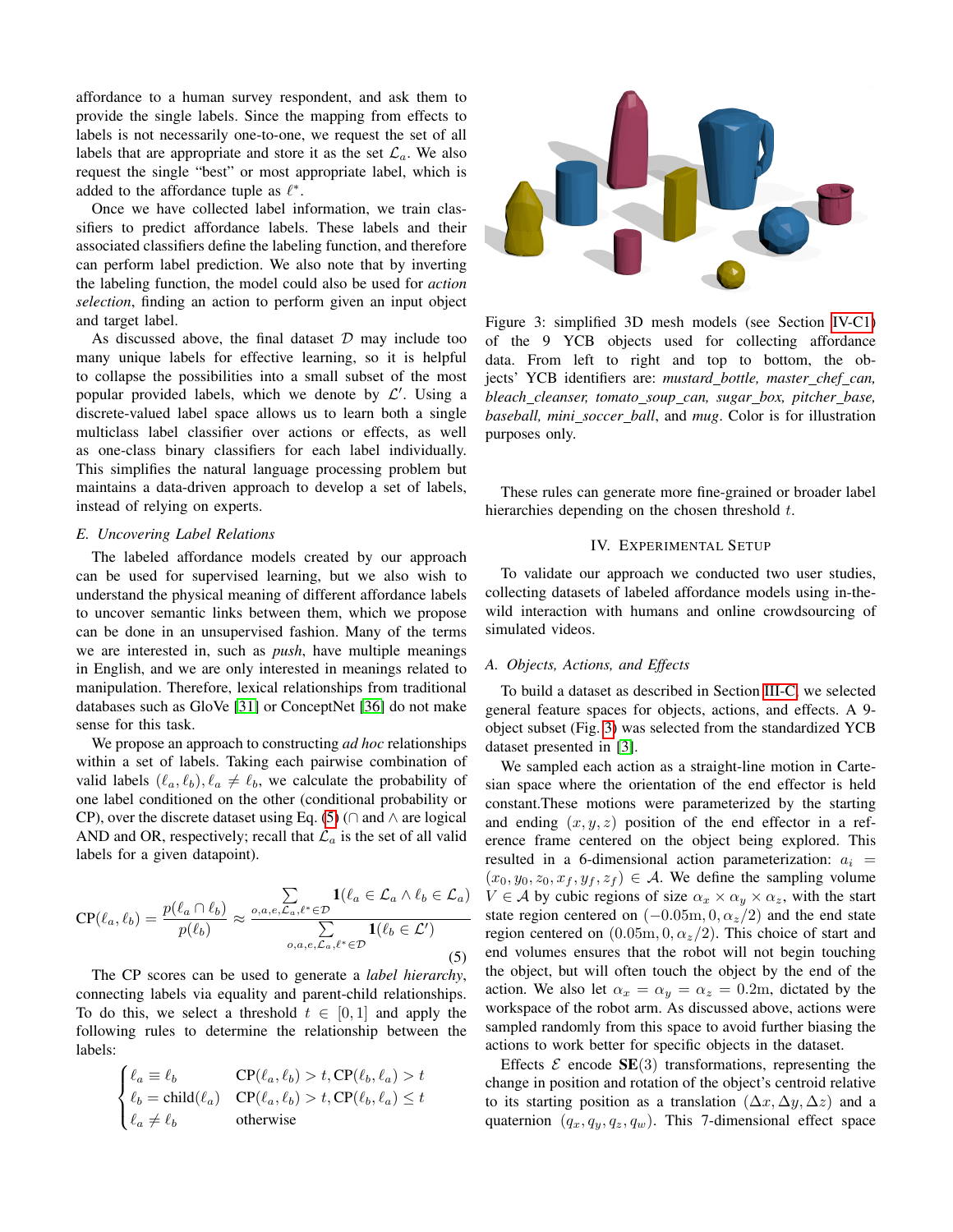<span id="page-4-1"></span>

Figure 4: Left: our in-the-wild study recreated by one of the authors. The robot manipulates an object in a public area on campus and collects labels from passers-by. Right: a frame representative of the rendered simulation videos used in the online crowdsourced study. The object being manipulated is shown in yellow. Superimposed blue and red wireframes show the start and end positions of the robot's wrist joint, respectively (for visualization only, not shown to participants).

has two desirable properties: it is object-independent and easy to measure in simulation.

#### *B. Crowdsourcing In-the-Wild*

We first conducted a user study to test the feasibility of collecting crowdsourced labels using "in-the-wild" humanrobot interactions. Our robot is equipped with a Kinova Jaco 7-degree of freedom arm with a Robotiq 2-finger gripper (the gripper is held in a fixed open position for this study), mounted at a 90 degree angle so it is parallel to the ground plane. During each interaction, the robot used its arm and gripper to perform an action on an object as a human participant watched (see Fig. [4\)](#page-4-1). The object's position was detected using a 3D point-cloud based visual object detector [\[1\]](#page-8-23) and actions were translated to be centered on the object's position (but not orientation). After watching the action, the participant would complete the fill-in-the-blank sentence "the robot \_\_\_\_\_ the object" using a nearby computer. The study was conducted in the public area of a campus building and we observed spontaneous interactions with approximately N=20 passers-by. Many participants completed multiple interactions during this study, resulting in 73 crowdsourced labels.

Using spontaneous real-world interaction resulted in slow collection rates—hundreds of hours would be required to reach our desired dataset size. It also introduced several sources of error. The real-world behavior that we hoped to capture by using a physical robot resulted in inconsistent object effects, even for the same objects and actions tested repeatedly, introducing significant noise into the effect data. Some of this noise was due to the inherent variability of real-world physics, including surface friction and offset centers of mass, with other noise coming from perception issues. Participants also provided answers such as "the robot *failed to pick up* the object," which is not useful for our study<sup>[1](#page-4-2)</sup>. Finally, we had no

ability to control for factors such as poor vocabulary or English language skill, which further degraded our data quality.

#### <span id="page-4-6"></span>*C. Crowdsourcing Online*

To collect a larger dataset, we next conducted a largescale crowdsourced online survey. We simulated videos of a simulated version of our robot completing the same types of affordance actions used in the first study. These videos were then used in an Amazon Mechanical Turk (MTurk) survey as described below.

We used the data from the first study to develop the label subset  $\mathcal{L}'$ , which we refer to as the set of *valid labels*, by taking all labels that occurred more than once in that study, along with a "nothing happened" label. These labels' frequencies are shown in Fig. [5a.](#page-5-0) This list represents a fixed set of possible affordance labels *that were learned from data provided by nonexpert humans*.

<span id="page-4-0"></span>*1) Simulated Affordances:* To produce affordances for the online study, we rendered videos of a simulated robot in the Bullet simulator<sup>[2](#page-4-3)</sup>. The simulated hardware was chosen to closely match the arm and gripper of the physical robot used in the first study (see Fig. [4\)](#page-4-1).

At the beginning of the *i*th simulated run, the target object having class  $c_i$  was rotated about the z-axis by a random angle  $\theta_i$  to encourage data diversity. To account for any possible dynamic behaviors, such as objects sliding, rolling, or tipping, we allowed a settling time before measuring the effect on the object, determined empirically based on the behavior of objects in the testing set. Each simulation episode was 4 seconds long plus 1 second of settling time, and resulted in one object-action-effect triplet.

Each object in the set was represented by its YCB mesh model, decomposed into convex shapes by the V-HACD library<sup>[3](#page-4-4)</sup>. We fix friction values to reasonable defaults in our simulator<sup>[4](#page-4-5)</sup> and assume that objects have uniform density when calculating center of mass. Each run was rendered into a video from a fixed viewpoint in the scene (see Fig. [4\)](#page-4-1).

*2) Crowdsourcing survey:* Our survey consisted of 2 parts. In part 1, MTurk participants were shown the rendered video of a manipulation action and asked two questions to describe what happened.The first question presented statements constructed using the list of *valid labels* derived from the first study (i.e., "The robot *pushed* the object"). Participants were asked to check boxes next to any statement that was true for the video. The second question provided the same options as the first, but only allowed a single label to be selected. We call this single label the *canonical label* ( $\ell^*$ ). To encourage data diversity, we limited each participant to a maximum of 10 surveys.

Part 2 asked for a participant's gender, whether or not English was their first language, and how many times they

<span id="page-4-3"></span><sup>2</sup><https://bulletphysics.org>

<span id="page-4-5"></span><span id="page-4-4"></span><sup>3</sup><https://github.com/kmammou/v-hacd>

<span id="page-4-2"></span><sup>&</sup>lt;sup>1</sup>We did not restrict response lengths, so "failed to pick up" was a valid way to fill in the blank.

<sup>&</sup>lt;sup>4</sup>The friction values used were  $\mu_{lateral} = 1.0, \mu_{spinning} = 0.001$ , based on the PyBullet documentation and examples and tuned empirically.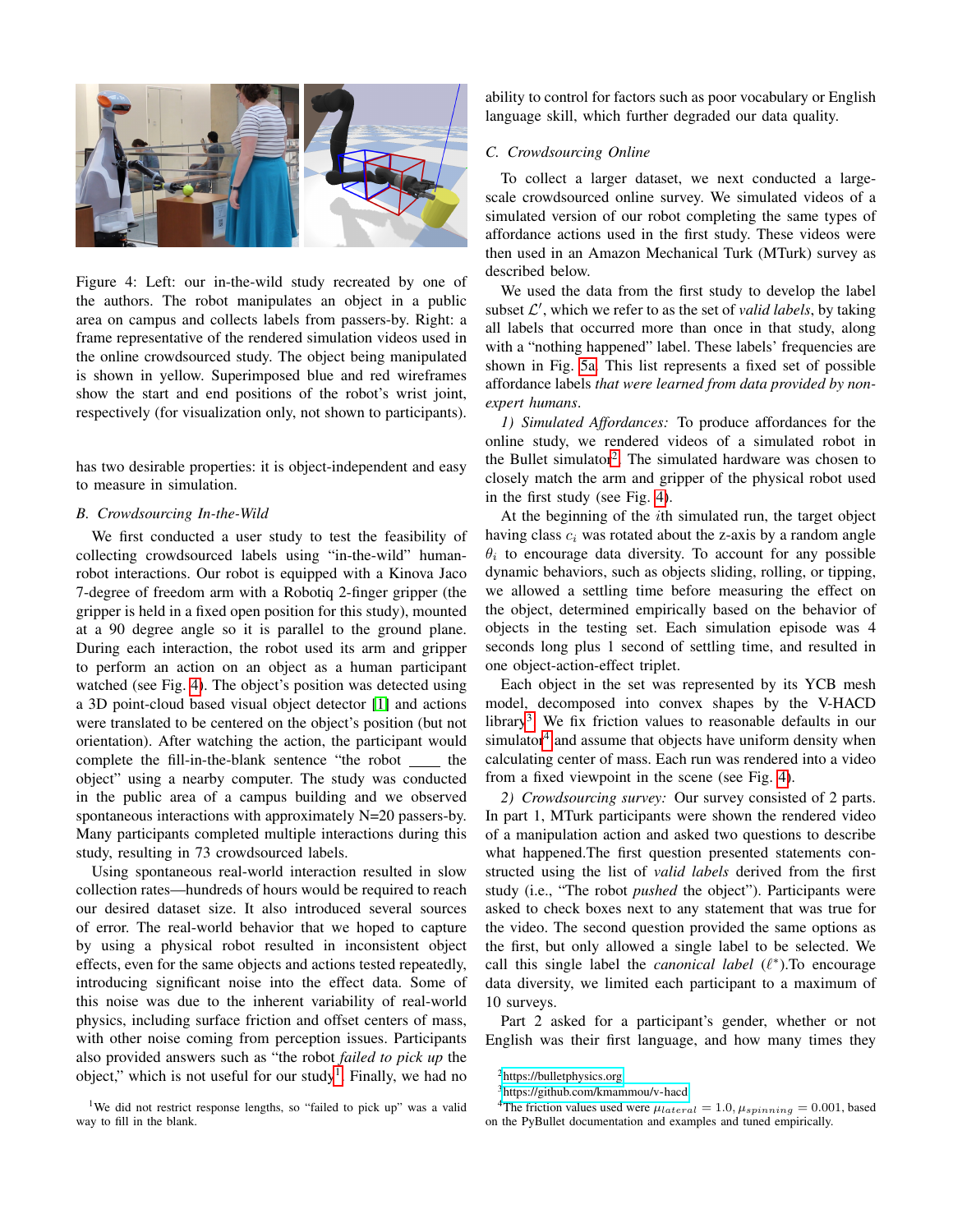<span id="page-5-0"></span>

(a) Histogram of labels provided by inthe-wild study participants (N=79). Labels that only occurred once are grouped in the "other" category.



(b) Histogram showing the number of canonical labels provided in the online crowdsourced study.



(c) Histogram showing the number of valid labels provided by participants (excluding single-label responses).

#### Figure 5: Histograms of label frequency for the collected datasets.

<span id="page-5-1"></span>

| <b>Field name</b>                                 | Survey prompt                                                                                                                                                                                                              | Data type                                                                                                |  |
|---------------------------------------------------|----------------------------------------------------------------------------------------------------------------------------------------------------------------------------------------------------------------------------|----------------------------------------------------------------------------------------------------------|--|
| Freeform label<br>Valid labels<br>Canonical label | Complete the sentence (fill in the blank) to describe what happened in the video.<br>Answer the following true/false questions: The robot [label]ed the object<br>Select the single most specific description of the video | String<br>Set of Boolean values for 11 labels<br>Categorical: Choice from set of 11 pos-<br>sible labels |  |
| Robot Familiarity                                 | How many times have you interacted with a robot arm before?                                                                                                                                                                | Categorical: Never, less than 10 times,<br>more than 10 times                                            |  |
| <b>Sex</b>                                        |                                                                                                                                                                                                                            | Categorical: Male, female, prefer not to<br>answer                                                       |  |
| English                                           | Is English your first language?                                                                                                                                                                                            | Boolean                                                                                                  |  |

Table I: Details of the fields in our crowdsourced survey

had interacted with a robot arm before. Table [I](#page-5-1) summarizes the survey questions.

We compensated participants 0.10 USD for each task, which was usually completed in under one minute. We limited our study to participants located in the United States (to improve English skill) and with a 85%+ MTurk approval rating.

# *D. Training Predictors*

After completing our data collection via the online survey, we trained C-Support Vector Machines (SVMs) over the labeled dataset to analyze the predictive power of action and effect data. The goal for each SVM (one per label in  $\mathcal{L}'$  was to estimate the labeling function  $f(o, a, e, l)$  for a given label. One set of SVMs was trained using only action-label pairs,  $(a, 1(l))$ , individually for each label  $l \in \mathcal{L}'$ . Another set of SVMs were trained using only effect-label pairs,  $(e, 1(l))$ , and a third set was trained using both the action and effect features as inputs,  $((a, e), \mathbf{1}(l))$ . In all three cases, the inputs (actions and effects) were scaled to have mean 0 and variance 1 before training, but no other pre-processing was applied. Both sets of SVMs used radial basis function kernels,  $\gamma = 2$ ,  $C = 1$ , and were tested via 4-fold cross-validation.

### V. RESULTS

#### *A. Crowdsourced Data*

After discarding responses that failed the quality checks described in Section [IV-C,](#page-4-6) we collected a total of 448 responses from 319 participants. Table [II](#page-5-2) summarizes the participants.

Table II: Statistics on crowdsourced data.

<span id="page-5-2"></span>

| Metric                       | <b>Result</b>                                                                                         |
|------------------------------|-------------------------------------------------------------------------------------------------------|
| Participants<br>Responses    | 319<br>448                                                                                            |
| Gender                       | 51.3% F, 47.8% M                                                                                      |
| Familiarity<br>with robots   | None: 80.3% (360)<br>Less than 10 interactions: $12.3\%$ (55)<br>More than 10 interactions: 7.3% (33) |
| English as<br>first language | Yes: $95.1\%$ (426), No: 4.9% (22)                                                                    |

#### <span id="page-5-3"></span>*B. Label Analysis*

The frequency of the canonical labels (when only one label could be selected) are shown in Fig. [5b.](#page-5-0) In this paper, "nothing" represents "nothing happened," and the other labels correspond to verb phrases of the form "The robot  $X$  (past tense version) the object." For example, "push" was displayed as "The robot pushed the object." "knock" was shown to participants as "The robot knocked over the object."

By analyzing the set of non-exclusive valid labels collected in Part 2 of the study, we can see which labels are the most prevalent and the relationships between them. The frequency of valid labels is shown in Fig. [5c.](#page-5-0) Note the differences compared to Fig. [5a.](#page-5-0) 57% of participants (255/448) provided one or zero valid labels, even when explicitly allowed to select more than one by the survey. MTurk workers may tend to hurry through the task and select fewer labels than are appropriate, as their compensation is directly tied to their task completion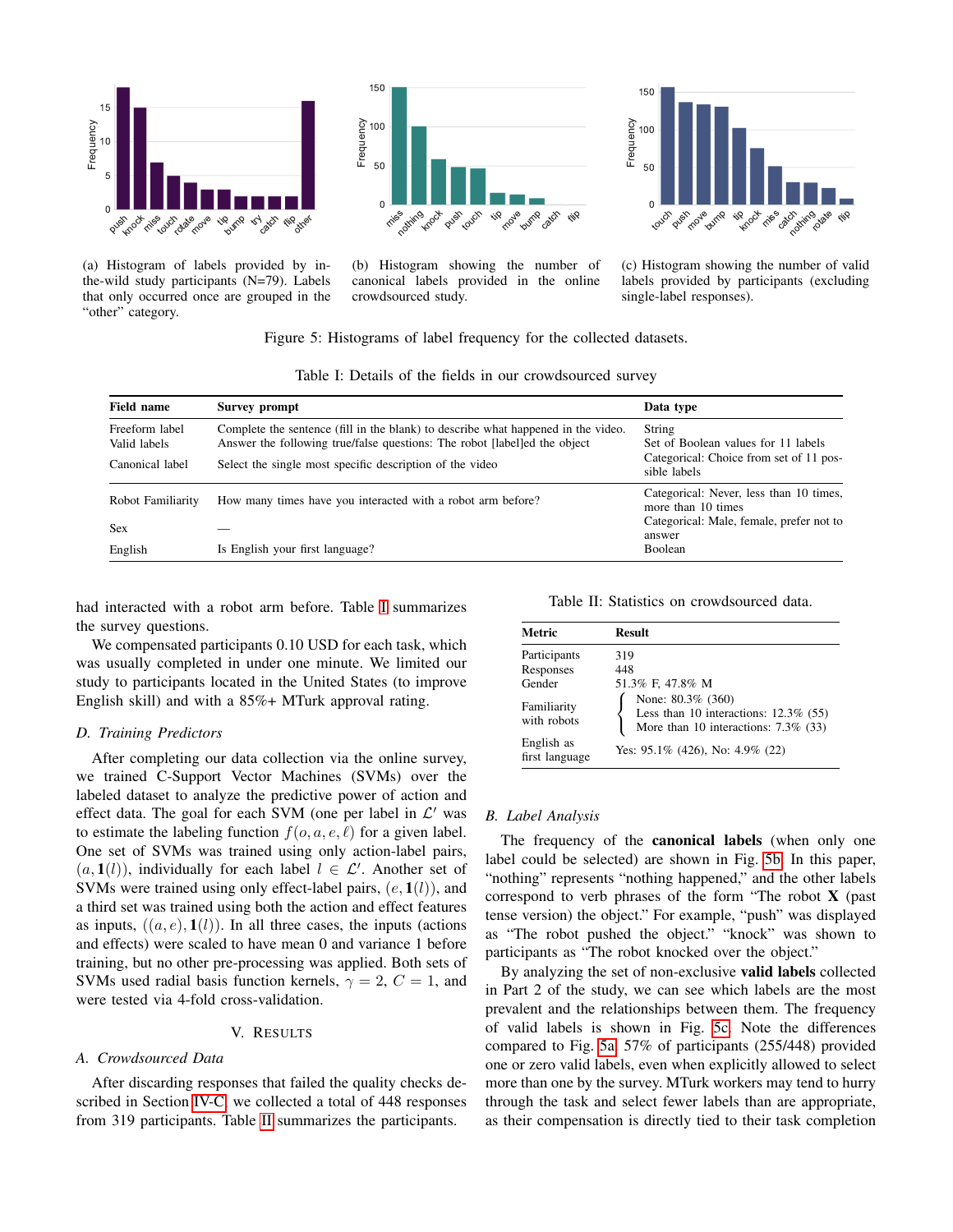<span id="page-6-0"></span>

Figure 6: Correlation between valid labels—the number of times that each pair of labels appeared together. Brighter colors indicate higher correlation. The value in each cell is the total number of Label X that coincided with Label Y. The plot is symmetric along the central diagonal.

rate. However, we cannot control for this type of behavior, since it is possible that only one or zero labels are appropriate. To avoid being biased by this effect, we only considered the responses with at least 2 valid labels provided.

After removing single-label responses, how often different labels coincide allows us to uncover hierarchy and relationships between labels. Fig. [6](#page-6-0) shows the correlation between different labels. We can see that labels such as *touch* and *move* often coincided, but it is hard to draw stronger conclusions because the labels' frequencies are not equal. Fig. [7](#page-6-1) is a graphical depiction of the CP calculated between all pairs of valid labels, which balances for label frequency. This figure provides new information, such as the fact that *miss* and *nothing* are closely correlated with each other while being largely disjoint from the rest of the labels in the set.

In a similar way, we can see a relatively strong correlation (high CP values) between the affordances *catch* and *rotate*, two words which do not appear to be semantically similar. One possible explanation for this particular similarity is that the word *catch* is perceived by observers to refer to "getting caught" in the gripper, rather than the more commonly-used meaning of the word (as in the phrase "catching a baseball").

Fig. [8](#page-6-2) shows the label hierarchies discovered in our dataset by using the CP thresholding procedure described in Sec-tion [III-E](#page-3-2) with two different values of the threshold  $t$ . These hierarchies uncover sensible semantic relationships between the labels, including that *tip* implies *touch* and that *rotate* and *catch* are, depending on the threshold used, equivalent or similar labels.

<span id="page-6-1"></span>

Figure 7: Conditional probability matrix for the set of valid labels. Brighter colors indicate higher co-occurrence. The value shown in each cell is  $CP(X, Y)$ . For example, for X=*knock*, Y=*touch*, the score is 0.93. *Knock* appeared less than half as often than *touch*, but 93% of the time the *knock* label was provided, *touch* was also provided.

<span id="page-6-2"></span>

Figure 8: Two label hierarchies constructed from the CP scores shown in Fig. [7,](#page-6-1) using different thresholding values. Arrows point from child labels to their parents (hypernyms), which are more general than their children.

# *C. Valid Label Prediction*

To characterize the performance of our SVM labeling function estimates, we calculated their Receiver Operating Characteristic (ROC) curves. The predictors using affordance actions as the input are shown in Fig. [9a,](#page-7-0) and the predictors using affordance effects as the input are shown in Fig. [9b.](#page-7-0) Fig. [9c](#page-7-0) shows predictor performance using both inputs. The results shown are for the 7 most common affordance labels in our data; the other labels in  $\mathcal{L}'$  were not common enough to provide data for meaningful learning. The predictions are across all objects in the dataset.

The area under the ROC (AUROC) was higher for all predictors when using effects for prediction (mean 0.87 across all labels) than when using actions (mean 0.65). The effectbased predictors all performed significantly better than random chance (dashed line); the same could not be said for action-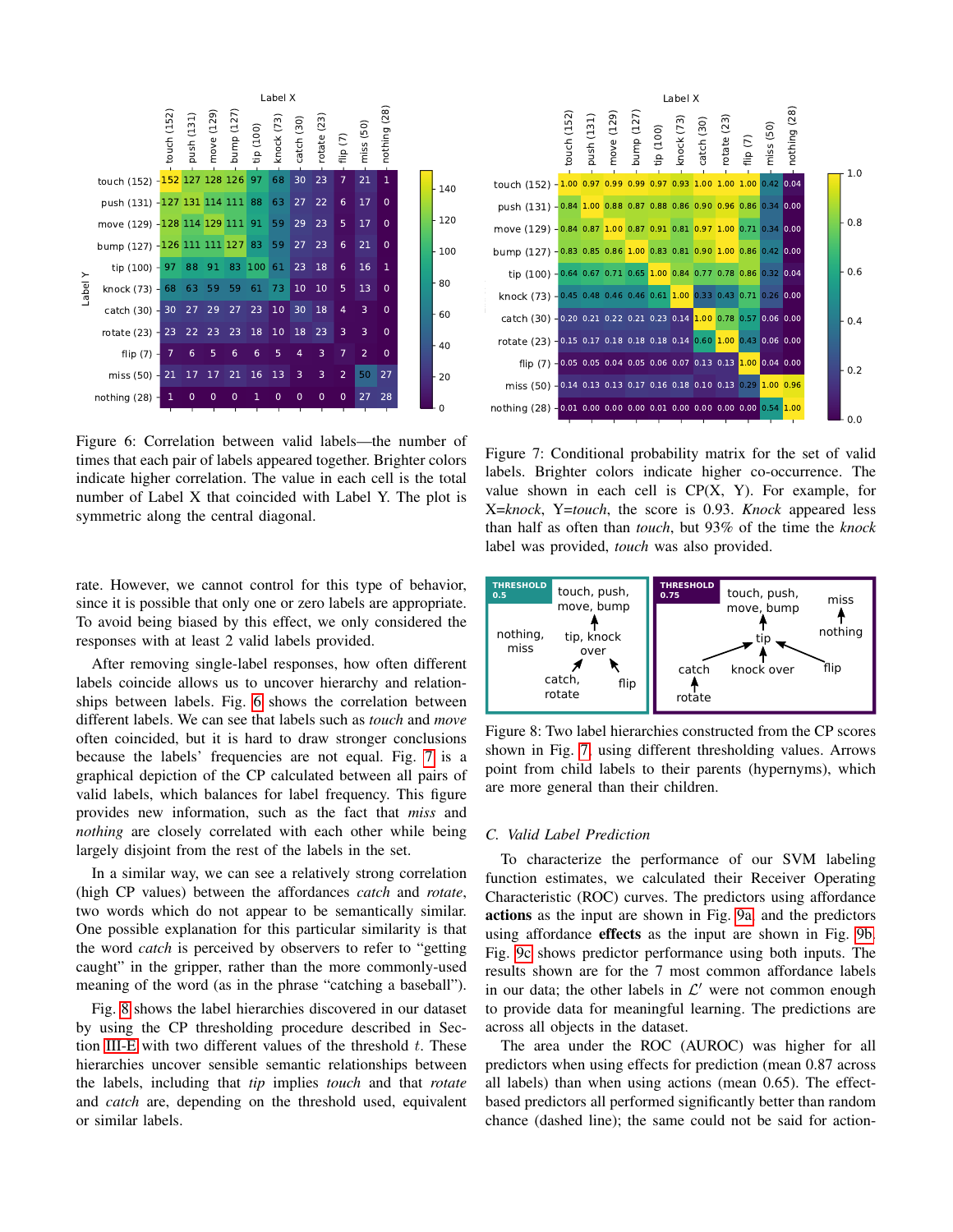<span id="page-7-0"></span>

Figure 9: *k*-fold macro-average curves for SVM classifiers trained on different features. The numbers in the legend are the Area Under the Receiver Operating Characteristic curve (AUROC).

<span id="page-7-1"></span>Table III: Percent of correct Canonical Label predictions for the top 7 labels in the dataset. The "Most common" result in the table is a baseline comparison: the frequency of the *none* label in the canonical label dataset. The best result for each feature is shown in bold.

| Predictor          | Actions | <b>Effects</b> | <b>Combined</b> |
|--------------------|---------|----------------|-----------------|
| Random chance      | 0.14    | 0.14           | 0.14            |
| Most common (none) | 0.33    | 0.33           | 0.33            |
| Multiclass RBF SVM | 0.37    | 0.47           | 0.30            |
| Nearest Neighbor   | 0.34    | 0.44           | 0.39            |
| Random Forest      | 0.34    | 0.49           | 0.40            |

based predictors. Learning from actions and effects combined as a single input feature reduced performance compared to only using effects, as can be seen in Fig. [9c.](#page-7-0)

# *D. Canonical Label Prediction*

We also sought to predict the single canonical label provided for each affordance using a single predictor using various machine learning techniques. This is a multiclass prediction problem, which is significantly harder than the binary classification problems being predicted in the previous section. As can be seen in Table [III,](#page-7-1) effects again proved to be a better input feature than actions or a combination of the two.

Overall, the results for this experiment were mixed. The best prediction score of 0.49 was achieved by using a random forest (10 estimators, forest depth of 5) over effect features only. Random forests may perform better in this case because they are not as sensitive to outliers as SVMs, but the difference in prediction accuracy was too small to make strong claims about the best solution for this prediction problem.

# VI. DISCUSSION

Our approach allows a robot to build a labeled affordance model in a data-driven fashion, ensuring that it is grounded using the perceptions of non-expert users. The results also generalized across objects and study subjects, suggesting that labels are perceived via a set of consistent, salient features.

Our results show that effects were a more informative feature for label prediction than actions. This encouraging result allows researchers to optimize actions with respect to other variables (such as safety, speed, minimizing joint motion, etc.), as long as the resulting effect on the object being manipulated remains the same. In this study, the space of actions was continuous and general, but each individual action was simple. Larger-scale computational affordance datasets (whether real or simulated) that include more complex actions and richer environments would allow conducting more indepth studies on this particular topic.

Our label analysis in Section [V-B](#page-5-3) revealed hierarchies within our dataset's labels. As opposed to general-purpose lexical databases such as WordNet, which sometimes prove too general for use in robotics, our hierarchies are grounded in a robot's actions, forming a *domain-specific lexicon* for manipulation. However, we note that there is no clear consensus among our participants as to which level of specificity to use for a canonical label, even if they would agree on the set of valid labels. This highlights the importance of collecting and analyzing both types of labels in this study. In addition, the proper threshold value to use for parent/child relationships will likely depend on the dataset and the desired level of detail.

#### VII. CONCLUSIONS

This paper introduced a procedure for collecting and learning from a dataset of labeled affordances and provided insights into how affordances are generalized and perceived by humans. Our results suggest that humans may perceive affordances primarily as a function of the effect an action has on a target object, rather than the action taken by the robot. We also showed that our labeled affordances could be analyzed to discover synonyms and other relationships, adding semantic structure to the set of collected labels. A labeled affordance model helps define which part of the model is "human-facing" (the labels) and which part is "robot-facing" (the rest of the model). We expect that data-driven labeled affordance models will become increasingly important for facilitating humanrobot communication as our interactions with robots continue to become more frequent and complex.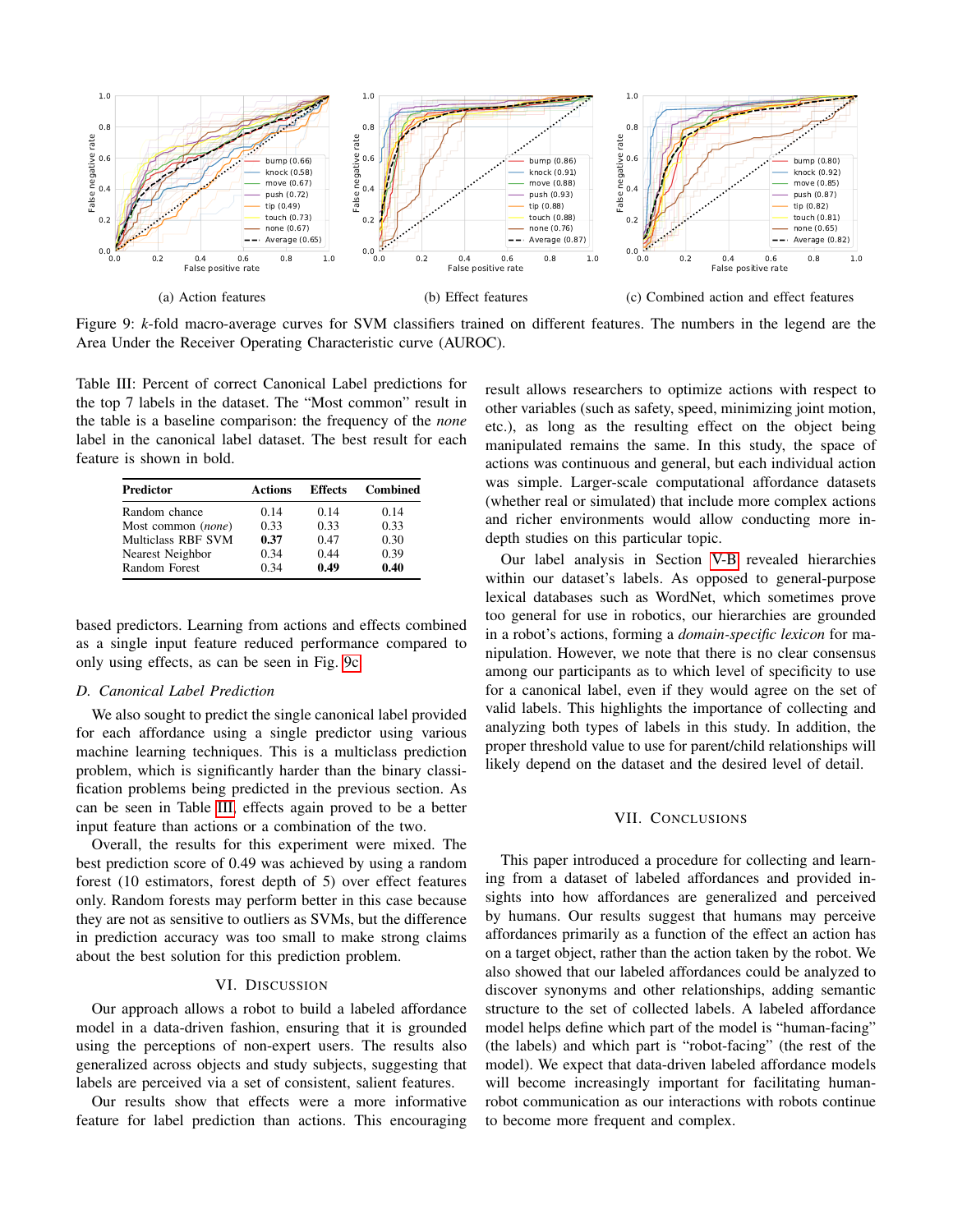#### REFERENCES

- <span id="page-8-23"></span>[1] Adam Allevato. *[An object recognition and pose estima](http://hdl.handle.net/2152/39369)[tion library for intelligent industrial automation \(Mas](http://hdl.handle.net/2152/39369)[ter's Thesis\)](http://hdl.handle.net/2152/39369)*. University of Texas, 2016.
- <span id="page-8-17"></span>[2] Adam Allevato, Andrea Thomaz, and Mitch Pryor. Affordance Discovery using Simulated Exploration. In *International Conference on Autonomous Agents and Multiagent Systems*, Stockholm, Sweden, 2018.
- <span id="page-8-22"></span>[3] Berk Calli, Arjun Singh, Aaron Walsman, Siddhartha Srinivasa, Pieter Abbeel, and Aaron M. Dollar. [The](http://ieeexplore.ieee.org/document/7251504/) [YCB object and Model set: Towards common bench](http://ieeexplore.ieee.org/document/7251504/)[marks for manipulation research.](http://ieeexplore.ieee.org/document/7251504/) In *2015 International Conference on Advanced Robotics (ICAR)*, pages 510– 517. IEEE, July 2015. ISBN 978-1-4673-7509-2. doi: 10.1109/ICAR.2015.7251504.
- <span id="page-8-2"></span>[4] Vivian Chu and Andrea L Thomaz. [Analyzing differ](http://dx.doi.org/10.1177/0278364917693691)[ences between teachers when learning object affordances](http://dx.doi.org/10.1177/0278364917693691) [via guided exploration.](http://dx.doi.org/10.1177/0278364917693691) *The International Journal of Robotics Research*, 36(5-7):739–758, March 2017. ISSN 0278-3649. doi: 10.1177/0278364917693691.
- <span id="page-8-5"></span>[5] Vivian Chu, Baris Akgun, and Andrea L Thomaz. Learning haptic affordances from demonstration and humanguided exploration. In *Haptics Symposium (HAPTICS), 2016 IEEE*, pages 119–125. IEEE, 2016.
- <span id="page-8-18"></span>[6] Silvia Coradeschi, Amy Loutfi, and Britta Wrede. A short review of symbol grounding in robotic and intelligent systems. *KI-Künstliche Intelligenz*, 27(2):129-136, 2013.
- <span id="page-8-7"></span>[7] Thanh-Toan Do, Anh Nguyen, and Ian Reid. Affordancenet: An end-to-end deep learning approach for object affordance detection. In *2018 IEEE International Conference on Robotics and Automation (ICRA)*, pages 1–5. IEEE, 2018.
- <span id="page-8-15"></span>[8] Leni K Le Goff, Oussama Yaakoubi, Alexandre Coninx, Stéphane Doncieux, Leni K Le Goff, Oussama Yaakoubi, Alexandre Coninx, and Stéphane Doncieux. [Building](http://arxiv.org/abs/1903.04413) [an Affordances Map with Interactive Perception.](http://arxiv.org/abs/1903.04413) *CoRR*, abs/1903.0, 2019.
- <span id="page-8-4"></span>[9] James G Greeno. [Gibson's affordances.](http://ftp.idiap.ch/pub/courses/EE-700/material/31-10-2012/gibsonAffordances.pdf) *Psychological Review*, 101(2):336–342, 1994.
- <span id="page-8-11"></span>[10] Sergio Guadarrama, Erik Rodner, Kate Saenko, Ning Zhang, Ryan Farrell, Jeff Donahue, and Trevor Darrell. Open-vocabulary Object Retrieval. In *Robotics: Science and Systems*, volume 2, page 6, 2014.
- <span id="page-8-0"></span>[11] Stevan Harnad. The symbol grounding problem. *Physica D: Nonlinear Phenomena*, 42(1-3):335–346, 1990.
- <span id="page-8-13"></span>[12] L Jamone, E Ugur, A Cangelosi, L Fadiga, A Bernardino, J Piater, and J Santos-Victor. Affordances in Psychology, Neuroscience, and Robotics: A Survey. *IEEE Transactions on Cognitive and Developmental Systems*, 10(1):4– 25, March 2018. ISSN 2379-8939. doi: 10.1109/TCDS. 2016.2594134.
- <span id="page-8-10"></span>[13] Esteban Jaramillo-Cabrera, Eduardo F Morales, and Jose Martinez-Carranza. Enhancing object, action, and effect recognition using probabilistic affordances. *Adaptive Behavior*, page 1059712319839057, 2019.
- <span id="page-8-21"></span>[14] Sinan Kalkan, Nilgün Dag, Onur Yürüten, Anna M Borghi, and Erol Şahin. Verb concepts from affordances. *Interaction Studies*, 15(1):1–37, 2014.
- <span id="page-8-19"></span>[15] Casey Kennington and David Schlangen. [Simple](https://www.aclweb.org/anthology/P15-1029) [Learning and Compositional Application of Perceptually](https://www.aclweb.org/anthology/P15-1029) [Grounded Word Meanings for Incremental Reference](https://www.aclweb.org/anthology/P15-1029) [Resolution.](https://www.aclweb.org/anthology/P15-1029) In *Proceedings of the 53rd Annual Meeting of the Association for Computational Linguistics and the 7th International Joint Conference on Natural Language Processing*, pages 292–301, Beijing, China, jul 2015. Association for Computational Linguistics.
- <span id="page-8-20"></span>[16] George Konidaris, Leslie Pack Kaelbling, and Tomas Lozano-Perez. From skills to symbols: Learning symbolic representations for abstract high-level planning. *Journal of Artificial Intelligence Research*, 61:215–289, 2018.
- <span id="page-8-1"></span>[17] Hema S. Koppula and Ashutosh Saxena. [Anticipating](http://ieeexplore.ieee.org/document/7102751/) [Human Activities using Object Affordances for Reactive](http://ieeexplore.ieee.org/document/7102751/) [Robotic Response.](http://ieeexplore.ieee.org/document/7102751/) *IEEE Transactions on Pattern Analysis and Machine Intelligence*, 38(1):14–29, January 2016. ISSN 0162-8828. doi: 10.1109/TPAMI.2015.2430335.
- <span id="page-8-9"></span>[18] Verica Krunic, Giampiero Salvi, Alexandre Bernardino, Luis Montesano, and José Santos-Victor. Affordance based word-to-meaning association. In *2009 IEEE International Conference on Robotics and Automation*, pages 4138–4143. IEEE, 2009.
- <span id="page-8-8"></span>[19] Manuel Lopes, Francisco S. Melo, and Luis Montesano. [Affordance-based imitation learning in robots.](http://ieeexplore.ieee.org/document/4399517/) In *Proceedings of the 2007 IEEE/RSJ International Conference on Intelligent Robots and Systems (IROS)*, pages 1015– 1021. IEEE, IEEE, October 2007. ISBN 978-1-4244- 0911-2. doi: 10.1109/IROS.2007.4399517.
- <span id="page-8-3"></span>[20] Cynthia Matuszek, Liefeng Bo, Luke Zettlemoyer, and Dieter Fox. Learning from unscripted deictic gesture and language for human-robot interactions. In *Twenty-Eighth AAAI Conference on Artificial Intelligence*, 2014.
- <span id="page-8-14"></span>[21] Huaqing Min, Chang'an Yi, Ronghua Luo, Jinhui Zhu, and Sheng Bi. Affordance research in developmental robotics: A survey. *IEEE Transactions on Cognitive and Developmental Systems*, 8(4):237–255, 2016.
- <span id="page-8-12"></span>[22] Dipendra K Misra, Jaeyong Sung, Kevin Lee, and Ashutosh Saxena. Tell me dave: Context-sensitive grounding of natural language to manipulation instructions. *The International Journal of Robotics Research*, 35(1-3):281–300, 2016.
- <span id="page-8-16"></span>[23] Bogdan Moldovan, Plinio Moreno, Martijn van Otterlo, Jose Santos-Victor, Luc De Raedt, Martijn Van Otterlo, ´ and Luc De Raedt. [Learning Relational Affordance](http://ieeexplore.ieee.org/document/6225042/) [Models for Robots in Multi-Object Manipulation Tasks.](http://ieeexplore.ieee.org/document/6225042/) *2012 IEEE International Conference on Robotics and Automation*, pages 4373–4378, May 2012. doi: 10.1109/ ICRA.2012.6225042.
- <span id="page-8-6"></span>[24] Austin Myers, Ching L Teo, Cornelia Fermüller, and Yiannis Aloimonos. Affordance detection of tool parts from geometric features. In *2015 IEEE International Conference on Robotics and Automation (ICRA)*, pages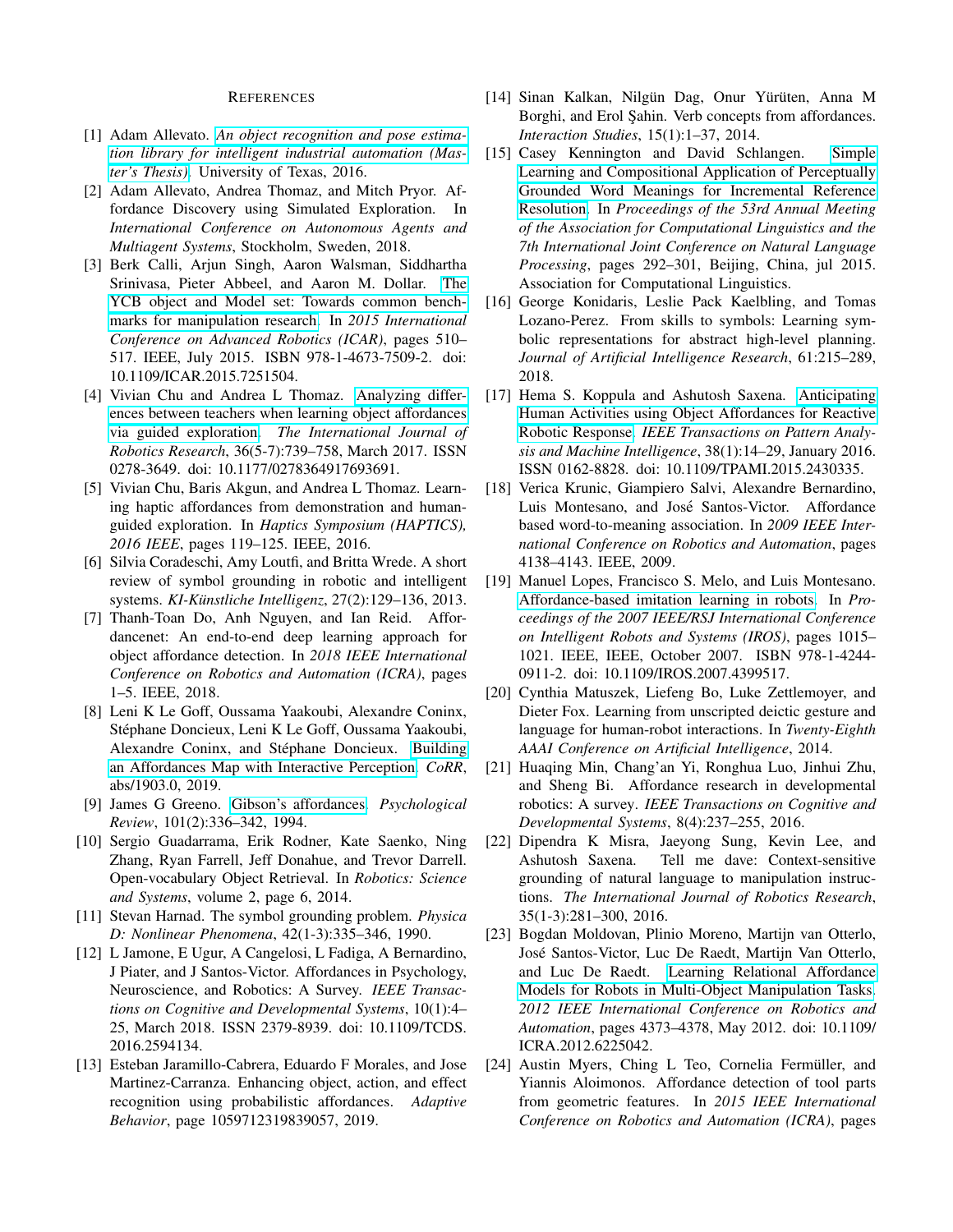1374–1381. IEEE, 2015.

- <span id="page-9-8"></span>[25] Tushar Nagarajan, Christoph Feichtenhofer, and Kristen Grauman. Grounded Human-Object Interaction Hotspots from Video. In *Proceedings of the IEEE International Conference on Computer Vision*, pages 8688–8697, 2019.
- <span id="page-9-4"></span>[26] Lorenzo Natale, Giorgio Metta, and Giulio Sandini. Learning haptic representation of objects. In *International Conference on Intelligent Manipulation and Grasping*, 2004.
- <span id="page-9-5"></span>[27] Anh Nguyen, Dimitrios Kanoulas, Darwin G Caldwell, and Nikos G Tsagarakis. Detecting object affordances with convolutional neural networks. In *2016 IEEE/RSJ International Conference on Intelligent Robots and Systems (IROS)*, pages 2765–2770. IEEE, 2016.
- <span id="page-9-18"></span>[28] Hanna M Pasula, Luke S Zettlemoyer, and Leslie Pack Kaelbling. Learning symbolic models of stochastic domains. *Journal of Artificial Intelligence Research*, 29: 309–352, 2007.
- <span id="page-9-17"></span>[29] Rohan Paul, Jacob Arkin, Nicholas Roy, and Thomas M. Howard. [Efficient Grounding of Abstract Spatial](http://www.roboticsproceedings.org/rss12/p37.pdf) [Concepts for Natural Language Interaction with Robot](http://www.roboticsproceedings.org/rss12/p37.pdf) [Manipulators.](http://www.roboticsproceedings.org/rss12/p37.pdf) In *Robotics: Science and Systems XII*. Robotics: Science and Systems Foundation, 2016. ISBN 9780992374723. doi: 10.15607/RSS.2016.XII.037.
- <span id="page-9-14"></span>[30] David Paulius and Yu Sun. A Survey of Knowledge Representation in Service Robotics. *Robotics and Autonomous Systems*, 118:13–30, 2019.
- <span id="page-9-20"></span>[31] Jeffrey Pennington, Richard Socher, and Christopher Manning. [Glove: Global Vectors for Word Representa](http://aclweb.org/anthology/D14-1162)[tion.](http://aclweb.org/anthology/D14-1162) In *Proceedings of the 2014 Conference on Empirical Methods in Natural Language Processing (EMNLP)*, pages 1532–1543, 2014. ISBN 9781937284961. doi: 10.3115/v1/D14-1162.
- <span id="page-9-15"></span>[32] Raquel Ros, Severin Lemaignan, E. Akin Sisbot, Rachid Alami, Jasmin Steinwender, Katharina Hamann, and Felix Warneken. [Which one? Grounding the referent](http://ieeexplore.ieee.org/document/5598719/) [based on efficient human-robot interaction.](http://ieeexplore.ieee.org/document/5598719/) In *19th International Symposium in Robot and Human Interactive Communication*, pages 570–575. IEEE, September 2010. ISBN 978-1-4244-7991-7. doi: 10.1109/ROMAN.2010. 5598719.
- <span id="page-9-9"></span>[33] Eduardo Ruiz and Walterio Mayol-Cuevas. Scalable Real-Time and One-Shot Multiple-Affordance Detection. *2nd ICRA International Workshop on Computational Models of Affordance in Robotics*, 2019.
- <span id="page-9-0"></span>[34] Erol Sahin, Maya Cakmak, Mehmet R. Doğar, Emre Uğur, and Göktürk Üçoluk. To afford or not to afford: A new formalization of affordances toward affordancebased robot control. *Adaptive Behavior*, 15(4):447–472, 2007. doi: 10.1177/1059712307084689.
- <span id="page-9-7"></span>[35] Johann Sawatzky, Yaser Souri, Christian Grund, and Jurgen Gall. What Object Should I Use?-Task Driven Object Detection. In *Proceedings of the IEEE Conference on Computer Vision and Pattern Recognition*, pages 7605– 7614, 2019.
- <span id="page-9-21"></span>[36] Robert Speer and Catherine Havasi. Representing Gen-

eral Relational Knowledge in ConceptNet 5. *Proceedings of the Eight International Conference on Language Resources and Evaluation (LREC'12)*, pages 3679–3686, 2012.

- <span id="page-9-16"></span>[37] Francesca Stramandinoli, Vadim Tikhanoff, Ugo Pattacini, and Francesco Nori. Grounding speech utterances in robotics affordances: An embodied statistical language model. In *2016 Joint IEEE International Conference on Development and Learning and Epigenetic Robotics (ICDL-EpiRob)*, pages 79–86. IEEE, 2016.
- <span id="page-9-6"></span>[38] Francesca Stramandinoli, Davide Marocco, and Angelo Cangelosi. Making sense of words: a robotic model for language abstraction. *Autonomous Robots*, 41(2):367– 383, 2017.
- <span id="page-9-11"></span>[39] Francesca Stramandinoli, Vadim Tikhanoff, Ugo Pattacini, and Francesco Nori. Heteroscedastic regression and active learning for modeling affordances in humanoids. *IEEE Transactions on Cognitive and Developmental Systems*, 10(2):455–468, 2017.
- <span id="page-9-12"></span>[40] Francesca Stramandinoli, Alessandro Roncone, Olivier Mangin, Francesco Nori, and Brian Scassellati. An Affordance-based Action Planner for On-line and Concurrent Human-Robot Collaborative Assembly. *2nd ICRA International Workshop on Computational Models of Affordance in Robotics*, 2019.
- <span id="page-9-10"></span>[41] Yu Sun, Shaogang Ren, and Yun Lin. Object–object interaction affordance learning. *Robotics and Autonomous Systems*, 62(4):487–496, 2014.
- <span id="page-9-19"></span>[42] Jaeyong Sung, Seok Hyun Jin, and Ashutosh Saxena. [Robobarista: Object Part based Transfer of Manipulation](http://arxiv.org/abs/1504.03071) [Trajectories from Crowd-sourcing in 3D Pointclouds.](http://arxiv.org/abs/1504.03071) In Antonio Bicchi and Wolfram Burgard, editors, *International Symposium on Robotics Research*. Springer International Publishing, 2015. ISBN 978-3-540-48110- 2. doi:  $10.1007/978 - 3 - 319 - 60916 - 4{\_{\} }40$ .
- <span id="page-9-1"></span>[43] Tadahiro Taniguchi, Takayuki Nagai, Tomoaki Nakamura, Naoto Iwahashi, Tetsuya Ogata, and Hideki Asoh. Symbol emergence in robotics: a survey. *Advanced Robotics*, 30(11-12):706–728, 2016.
- <span id="page-9-3"></span>[44] Stefanie Tellex, Thomas Kollar, Steven Dickerson, Matthew R. Walter, Ashis Gopal Banerjee, Seth Teller, and Nicholas Roy. [Understanding Natural Language](http://www.aaai.org/ocs/index.php/AAAI/AAAI11/paper/viewFile/3623/4113) [Commands for Robotic Navigation and Mobile Manip](http://www.aaai.org/ocs/index.php/AAAI/AAAI11/paper/viewFile/3623/4113)[ulation.](http://www.aaai.org/ocs/index.php/AAAI/AAAI11/paper/viewFile/3623/4113) In *Twenty-Fifth AAAI Conference on Artificial Intelligence*, 2011.
- <span id="page-9-13"></span>[45] Alexia Toumpa and Anthony G Cohn. Relational Graph Representation Learning for Predicting Object Affordances. *NeurIPS Workshop on Graph Representation Learning*, 2019.
- <span id="page-9-2"></span>[46] Emre Uğur and Justus Piater. [Emergent Structuring of](http://ieeexplore.ieee.org/document/7492597/) [Interdependent Affordance Learning Tasks Using Intrin](http://ieeexplore.ieee.org/document/7492597/)[sic Motivation and Empirical Feature Selection.](http://ieeexplore.ieee.org/document/7492597/) *IEEE Transactions on Cognitive and Developmental Systems*, 9(4):328–340, December 2017. ISSN 2379-8920. doi: 10.1109/TCDS.2016.2581307.